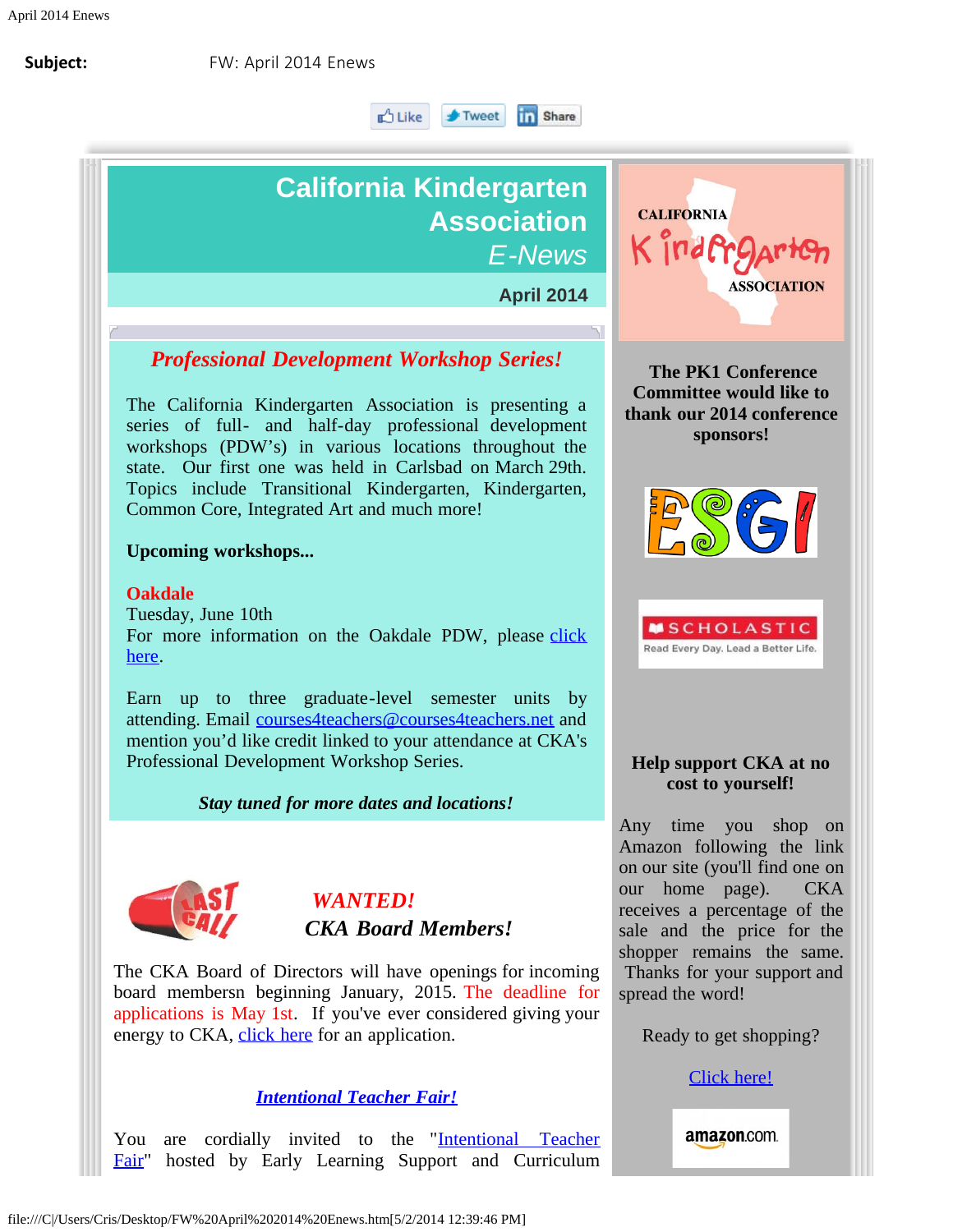Services, **open to the public** to view the work of early childhood educators. Preschool, TK and K teachers will showcase the intentional and reflective teaching strategies they use in the classroom daily. The Intentional Teacher Fair will be open on Friday, May 2; Saturday, May 3; and Monday, May 5th from 9:00 am - 4:00 pm at San Mateo County Office of Education, 101 Twin Dolphin Drive, Redwood City, CA.

# *Final TK Implementation Report Released!*

The American Institutes for Research (AIR) published its Implementation Report on California's Transitional Kindergarten Program for 2012-13. Click here for the **[Executive](http://cts.vresp.com/c/?CaliforniaKindergart/e5612db94f/557f157494/11b8fd47ef)** [Summary](http://cts.vresp.com/c/?CaliforniaKindergart/e5612db94f/557f157494/11b8fd47ef) or the [Full Report](http://cts.vresp.com/c/?CaliforniaKindergart/e5612db94f/557f157494/29864d4895). Go to the CKA TK webpage for resources mentioned in the report that are needed by districts (report card examples; professional development PowerPoints on TK curriculum; catalog of instructional supplies, and others).

The findings are very encouraging. AIR found that 89 percent of districts offered TK in 2012–13 and served about 39,000 students were enrolled. Districts searched for qualified teachers paid off with 95 percent of teachers having taught preschool, kindergarten, or first grade.

TK students were combined with other grades—mostly kindergarten-- throughout the state. TK classrooms, according to teacher reports, incorporated more science, social studies, art, and music thank the average kindergarten classroom. Over half of districts reported offering full-day TK classrooms (more than four hours per day).

CKA encourages TK teachers to read the AIR Report with preschool K, and first grade colleagues in order to collaborate on possible improvements to their TK programs.

# *AB1444 as reviewed by Helen Faul*

Assembly member Shirley Nash Weber has co-authored with Joan Buchanan, Assembly Education chair, Assembly Bill 1444 to change the Education code to make kindergarten mandatory for all children.

This bill is co-sponsored by the California Teacher's Association. This bill would ensure that even if children were not able to participate in preschool or other early education programs, they would at least have the preparation that kindergarten provides before entering first grade.

Under existing law a parent could opt out of kindergarten and start that child in first grade at age six without attendance in

#### **JOIN CKA!**

Become part of a network of educators who want early childhood education to be the best it can be! CKA members can look forward to:

- TKP Implementation
- Common Core State Standards lesson plans
- More You Tube videos
- More offerings on our website's Members Only Portal [Click here to join!](http://cts.vresp.com/c/?CaliforniaKindergart/e5612db94f/557f157494/ad02ab7f80)

### **[CKA on Facebook!](http://cts.vresp.com/c/?CaliforniaKindergart/e5612db94f/557f157494/ac265e1ea6)**

Have a comment? Want to chat about early childhood issues? Wondering what we've been up to? Come join us on Facebook and connect with other CKA members! Be sure to check out our "Tuesday Teaching Tips" every week on Facebook!

#### **Art Really Teaches (4th Edition)**

Present currciulum to your students using hands-on art experiences! Art Really Teaches includes color photos of art projects by 4, 5 and 6 year old artists, tips for framing art work, a project